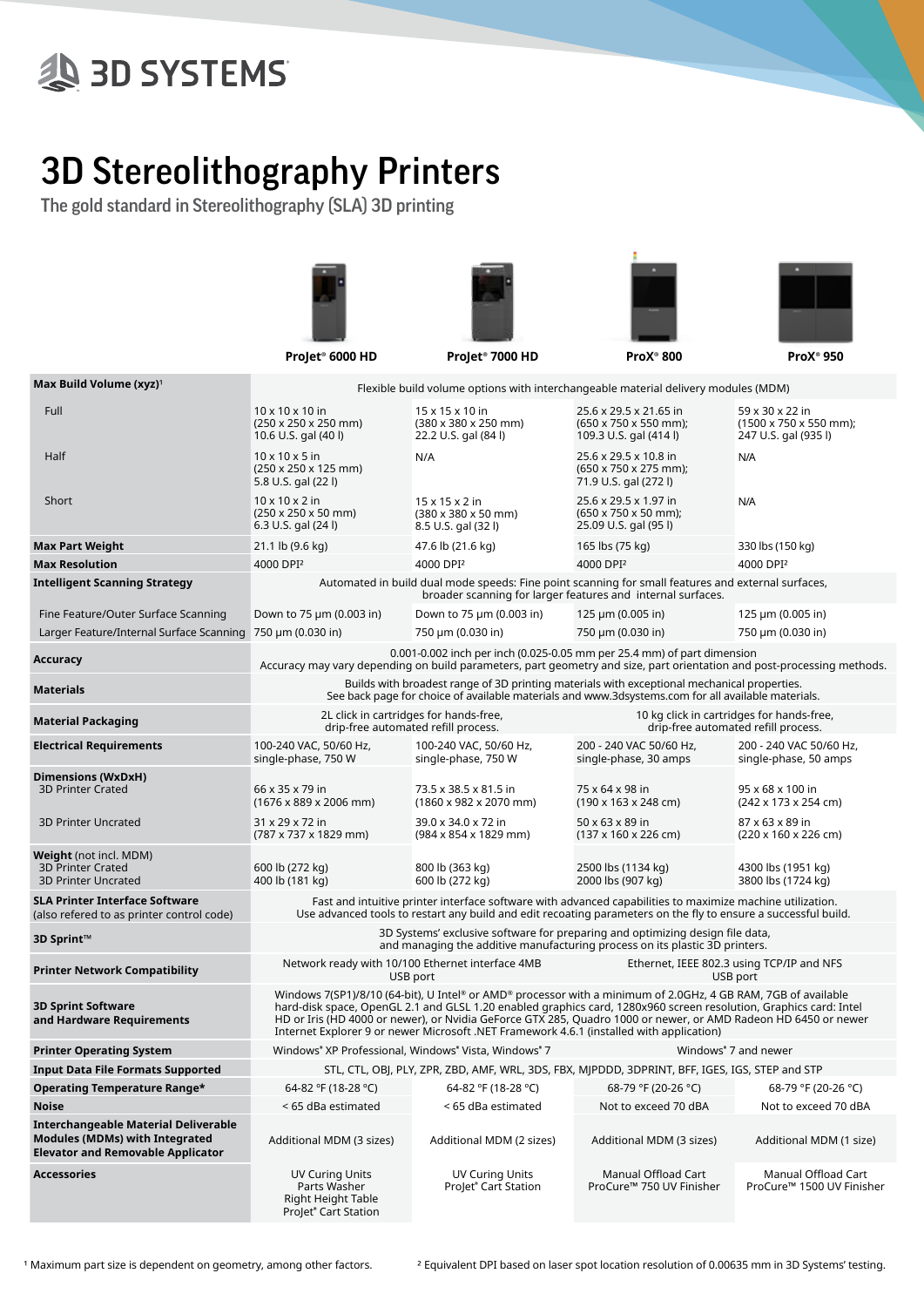# **AD SYSTEMS**

### Accura® Materials for SLA Printing on ProX® 800 & 950

Plastic and composite parts made from Accura SLA materials are the industry's gold standard for accuracy, providing excellent resolution, surface finish and dimensional tolerances. Accura SLA materials offer the broadest choice of materials in 3D printing and can easily be optimized for specific prototyping, casting, tooling and direct manufacturing applications.







| <b>Materials for</b><br><b>ProX SLA Printers<sup>1</sup></b> | <b>Viscosity</b><br>(cps)<br>(@ 30 °C) | Flexural<br>Modulus<br>(MPa)<br>ASTM D 790 | Flexural<br>Strength<br>(MPa)<br>ASTM D 790 | Tensile<br><b>Modulus</b><br>(MPa)<br>ASTM D 638 | Tensile<br>Strength<br>(MPa)<br>ASTM D 638 | Elongation<br>at Break<br>ASTM D 638 | Impact<br>Strength<br>(J/m)<br>ASTM D 256 | <b>Heat Deflection</b><br>Temp<br>$(^{\circ}C)$<br>ASTM D 648       |
|--------------------------------------------------------------|----------------------------------------|--------------------------------------------|---------------------------------------------|--------------------------------------------------|--------------------------------------------|--------------------------------------|-------------------------------------------|---------------------------------------------------------------------|
| Polyproplyene-Like Class                                     |                                        |                                            |                                             |                                                  |                                            |                                      |                                           |                                                                     |
| Accura 25                                                    | 250                                    | 1380-1660                                  | 55-58                                       | 1590-1660                                        | 38                                         | 13-20 %                              | 19-24                                     | @ 66 PSI - 58-63<br>@ 264 PSI - 51-55<br>@ 66 PSI - 47              |
| Accura PP White (SL 7811)<br><b>Tough/Durable Class</b>      | 210                                    | 1960-2060                                  | 64-66                                       | 2030-2230                                        | $40 - 42$                                  | 7-13 %                               | 42-59                                     |                                                                     |
| Accura Xtreme                                                | 250-300                                | 1520-2070                                  | 52-71                                       | 1790-1980                                        | 33-44                                      | 14-22 %                              | 35-52                                     | @ 66 PSI - 62<br>@ 264 PSI - 54                                     |
| Accura Xtreme White 200                                      | 650-750                                | 2350-2550                                  | 75-79                                       | 2300-2630                                        | 45-50                                      | 7-20 %                               | 55-66                                     | @ 66 PSI - 47<br>@ 264 PSI - 42                                     |
| <b>ABS-Like Class</b>                                        |                                        |                                            |                                             |                                                  |                                            |                                      |                                           |                                                                     |
| Accura 55                                                    | 155-185                                | 2690-3240                                  | 88-110                                      | 3200-3380                                        | 63-68                                      | 5-8 %                                | 12-22                                     | @ 66 PSI - 55-58<br>@ 264 PSI - 51-53                               |
| Accura ABS White (SL 7810)                                   | 210                                    | 2040-2120                                  | 74-76                                       | 2290-2400                                        | 46-48                                      | 8-14 %                               | 24-47                                     | @ 66 PSI - 51                                                       |
| Accura ABS Black (SL 7820)                                   | 210                                    | 2260-2370                                  | 75-78                                       | 1890-2440                                        | 45-47                                      | 6-13%                                | 39-56                                     | @ 66 PSI - 51                                                       |
| <b>Clear Class</b>                                           |                                        |                                            |                                             |                                                  |                                            |                                      |                                           |                                                                     |
| Accura ClearVue Free (SL 7870)                               | 180                                    | 1940-2250                                  | 73-76                                       | 1920-2010                                        | 38-42                                      | 10-22 %                              | $23 - 51$                                 | @ 66 PSI - 48<br>@ 264 PSI - 41                                     |
| Accura ClearVue <sup>2</sup>                                 | 235-260                                | 1980-2310                                  | 72-84                                       | 2270-2640                                        | 46-53                                      | 3-15 %                               | 40-58                                     | @ 66 PSI - 51<br>@ 264 PSI - 50                                     |
| Accura 60                                                    | 150-180                                | 2700-3000                                  | 87-101                                      | 2690-3100                                        | 58-68                                      | 5-13 %                               | $15 - 25$                                 | @ 66 PSI - 53-55<br>@ 264 PSI - 48-50                               |
| <b>Casting Class</b>                                         |                                        |                                            |                                             |                                                  |                                            |                                      |                                           |                                                                     |
| Accura CastPro                                               | 240-260                                | 2310-2340                                  | 82-84                                       | 2490-2620                                        | 52-53                                      | 4.1-8.3%                             | 43-49.5                                   | @ 66 PSI - 51<br>@ 264 PSI - 50                                     |
| Accura CastPro Free (SL 7800)                                | 205                                    | 2200-2480                                  | 81-83                                       | 1940-2350                                        | 45-48                                      | $9-19%$                              | 35-50                                     | @ 66 PSI - 62                                                       |
| <b>High Temp &amp; Composite Class</b>                       |                                        |                                            |                                             |                                                  |                                            |                                      |                                           |                                                                     |
| Accura Phoenix                                               | 120-130                                | 2140-2330                                  | 96-100                                      | 2340-2640                                        | 45-61                                      | $3 - 5%$                             | $13-19$                                   | @ 66 PSI - 137 <sup>3</sup><br>@ 264 PSI - 103 <sup>3</sup>         |
| Accura 48 HTR                                                | 200-250                                | 2760-3400                                  | 105-118                                     | 2800-3980                                        | 64-67                                      | 4-7 %                                | 22-29                                     | @ 66 PSI - 130 <sup>3</sup><br>@ 264 PSI - 110 <sup>3</sup>         |
| Accura SL 5530                                               | 210-270                                | 2620-3240                                  | 63-87                                       | 2889-3144                                        | 57-61                                      | 3.8-4.4 %                            | 21                                        | @ 66 PSI - 170-250 <sup>3</sup><br>@ 264 PSI - 110-120 <sup>3</sup> |
| Accura PEAK                                                  | 605                                    | 4180-4790                                  | 77-126                                      | 4220-4790                                        | 57-78                                      | $1.3 - 2.5%$                         | 21.3-27.3                                 | @ 66 PSI - 153 <sup>3</sup><br>@ 264 PSI - 124 <sup>3</sup>         |
| Accura HPC                                                   | 700-1000                               | 8700-10200                                 | 137-157                                     | 9000-9700                                        | 66-89                                      | $0.8 - 1.9 %$                        | 14-17                                     | @ 66 PSI - 250 <sup>3</sup><br>@ 264 PSI - 87 <sup>3</sup>          |
| Accura CeraMAX                                               | 1500-2000                              | 8270-8370                                  | 137-145                                     | 9460-9680                                        | 78-87                                      | $1.0 - 1.5%$                         | 14.5-17.9                                 | @ 66 PSI - 220 <sup>3</sup><br>@ 264 PSI - 97 <sup>3</sup>          |
| Accura Bluestone                                             | 1200-1800                              | 8300-9800                                  | 124-154                                     | 7600-11700                                       | 66-68                                      | 1.4-2.4 %                            | $13-17$                                   | @ 66 PSI - 267-284 <sup>3</sup>                                     |
| <b>Dental Class</b>                                          |                                        |                                            |                                             |                                                  |                                            |                                      |                                           |                                                                     |
| Accura e-Stone™                                              | 200-300                                | 1350-1750                                  | 54-59                                       | 1500-1750                                        | 37-39                                      | 10-23 %                              | 18-25                                     | @ 66 PSI - 58-63<br>@ 264 PSI - 51-55                               |
| <b>Medical Class</b>                                         |                                        |                                            |                                             |                                                  |                                            |                                      |                                           |                                                                     |
| Accura ClearVue <sup>2</sup>                                 | 235-260                                | 1980-2310                                  | 72-84                                       | 2270-2640                                        | 46-53                                      | 3-15%                                | 40-58                                     | @ 66 PSI - 51<br>@ 264 PSI - 50                                     |

<sup>1</sup> Not all materials will build in all build modes and on every printer model. Check with your local sales representative to verify that the combination you need is available. <sup>2</sup> USP Class VI capable <sup>3</sup> After thermal postcure